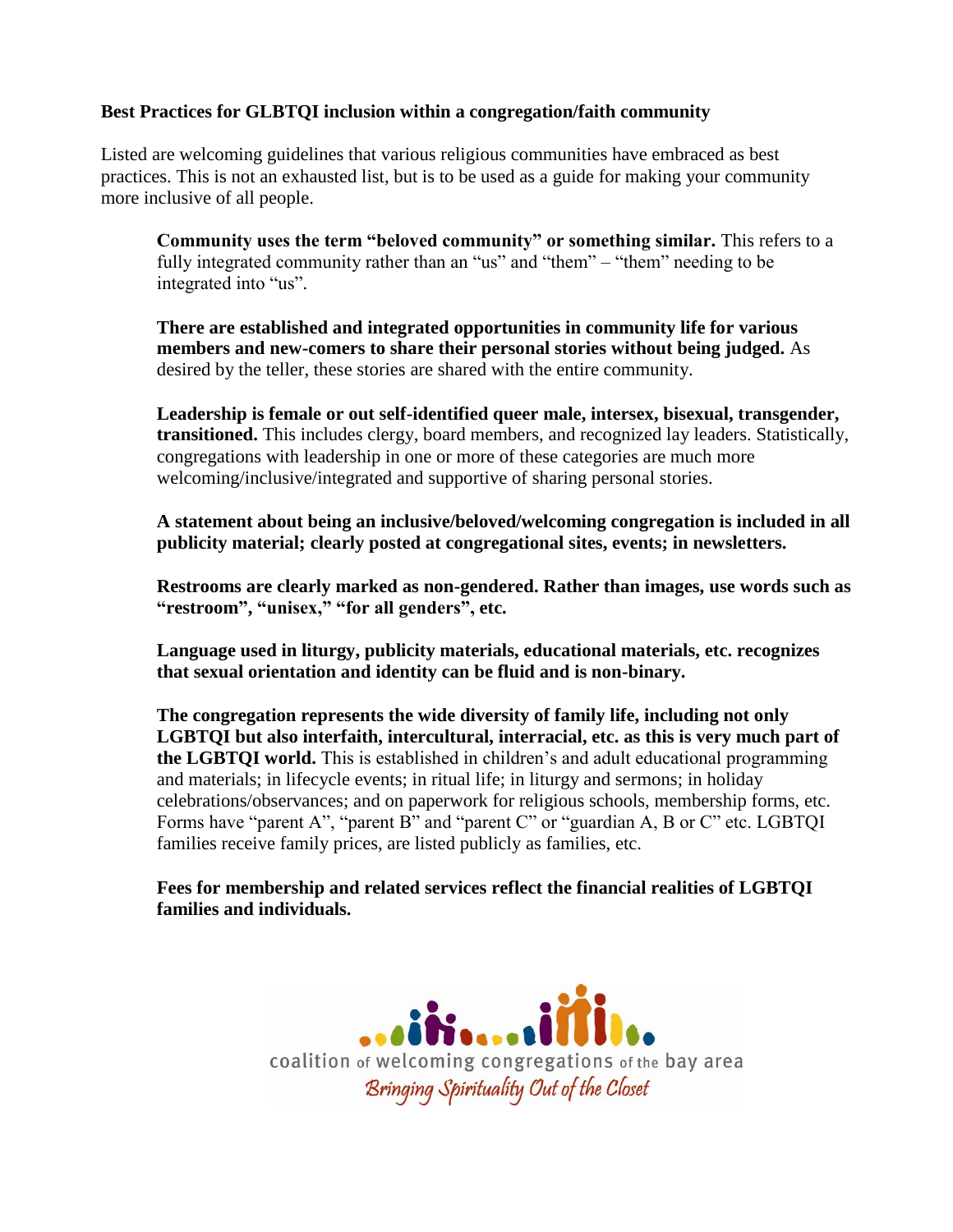**LGBTQI resources are visible on-site, including at least one designated staff and/or clergy person who is particularly trained and knowledgeable.** These would include but are not limited to books, movies, discussion groups, classes, crisis information, etc.

**The congregation is involved with social justice / public witness activities, including LGBTQI civil rights, etc.**

**A regularly scheduled internal review process for the congregation's leadership and for the community – are these checklist items still being accomplished?** If not, what needs to happen to return to this status? If they are, what further steps does the community want to take and how will they accomplish this?

## **Sources**

Resources used to create this list are:

- *With Open Arms: Gay Affirming Ministries in Bay Area Faith Communities* (A publication of the [Center for Lesbian and Gay Studies](http://clgs.org/) in Religion and Ministry)
- Jewish Mosaic
- Institute for Judaism and Sexual Orientation
- Kulanu Resource Guide from the Union for Reform Judaism
- TransTorah
- The UCC Coalition for LGBT Concerns
- The Religious Institute: Faithful Voices on Sexuality and Religion
- Lutherans Concerned/North America
- More Light Presbyterians
- Unitarian Universalists Association: Welcoming Congregation Program
- Institute for Welcoming Resources
- Transforming Your House: A Guide to Creating LGBTQ Ritual, Spiritual, and Pastoral **Homes**
- Canadian Unitarian Council: Interweave Continental
- Bisexual Resource Center
- Reconciling Ministries Network
- Bay Area Jewish Healing Center
- Coalition on the Environment and Jewish Life
- Personal communication with LGBTQI pastoral care providers